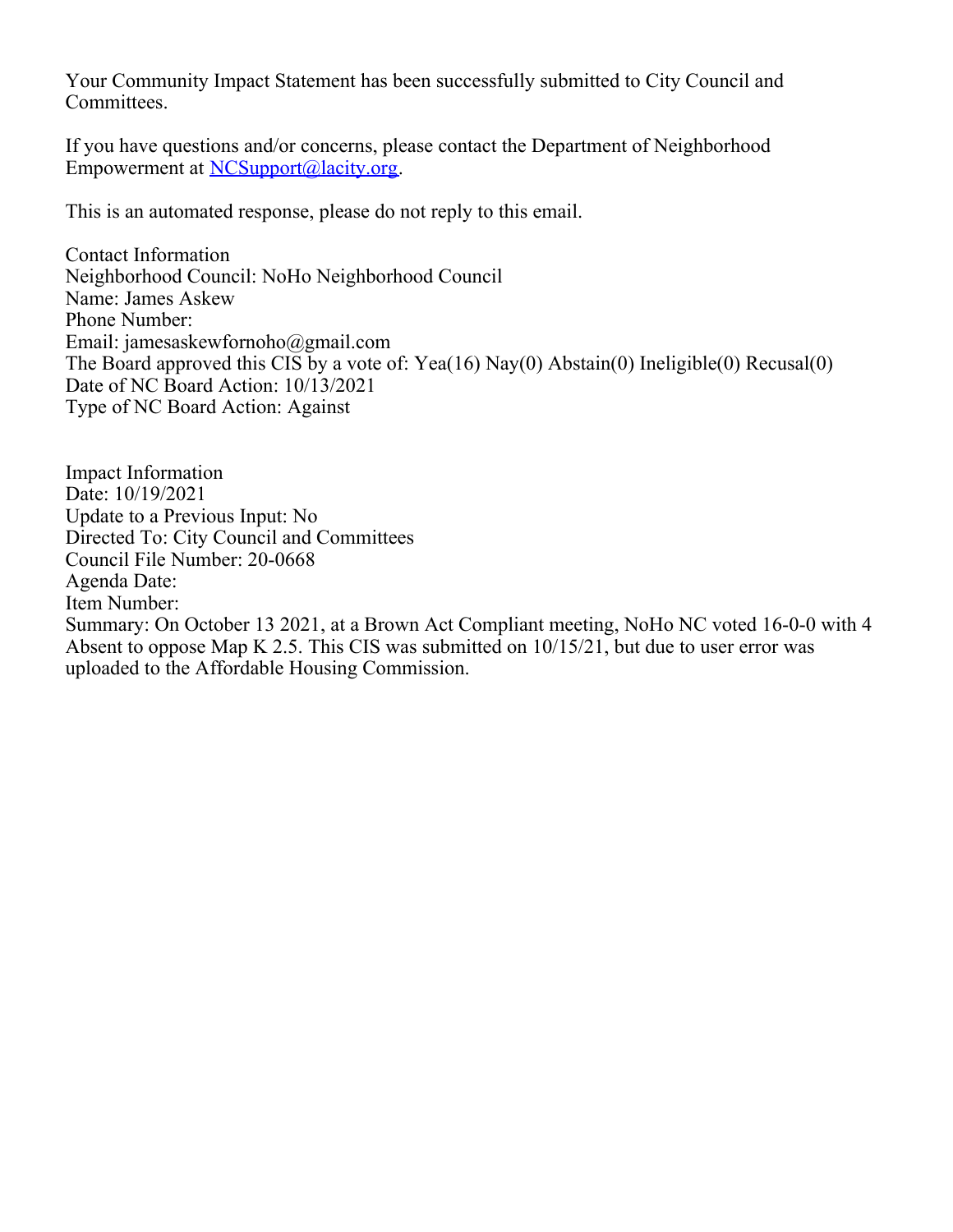The NoHo Neighborhood Council opposes Map K 2.5 as drafted.

NoHo is a community of renters (according to data on EmpowerLA, 74% of the units in NoHo NC's service area are renter occupied) and we face particular challenges around housing instability because of this. K2.5 ignores this fact and shoehorns our NC into an alliance with other NCs such as Foothill Trails (23% renter occupied) and Bel Air-Beverly Crest (16% owner occupied). It raises the question of whether a councilmember will be able to adequately and properly serve the interests of any of their constituents with such wildly varying interests. NoHo deserves to be connected to communities of interest, not sandwiched between districts of homeowners whose interests do not align with ours.

Armenian Community broken up MARIA THIS IS YOUR CALL

Further, we recognize our neighbors in Reseda NC and their concerns about disenfranchisement. NoHo will get to vote in 2024; in contrast large portions of Reseda have been shifted from an even numbered district into an odd numbered district; with the change to move municipal elections to coincide with federal elections and now the shift to a new Councilmember whose term will not expire until 2024, this means large swaths of their constituents will go for seven full years with no opportunity to vote for a new councilmember. This is fatally flawed and undemocratic. Reseda (and the whole city) deserves better than this.

Next, NoHo NC agrees with the concerns of many stakeholders and neighbors who have lifted their voices to ask whether this map was designed to specifically attack Nithya Raman. It is no secret that Ms. Raman's ascent to the council was surprising and has shaken many people at City Hall, the carving up of her power base and decision to shunt her either a) into an East Valley district that is mostly new and unfamiliar to her or b) into a West Valley district that is wholly outside her electoral base is rank politics at its worst. We all see what the Commission is choosing to do, so let's call it what it is: the Commission, filled with political hacks, has chosen to protect other incumbents while steamrolling the most progressive voice on the counsel. This kind of partisan gerrymandering has no place in Los Angeles or in California. This isn't Texas, and we won't stand for Texas style gerrymandering.

We raise broad concerns about process. Many commissioners have seemed confused about the content of certain motions. Ex parte communications over hot mics have been documented by Twitter users. To address the procedural concerns, we support Commissioner Goldberg's call for a special meeting to address the deficiencies of Map K2.5 before it is submitted to the City Council.

In total, the map as drawn will disempower NoHo by potentially forcing us to create new relationships with a councilmember who has been explicitly cut off by the commission from her electoral base, forcing us into a new district that does not reflect the shared interests of our community, and MARIA FIND A WAY TO MENTION THE ARMENIAN COMMUNITY HERE. The map will disempower our neighbors by breaking up existing electoral coalitions in CD4 and by